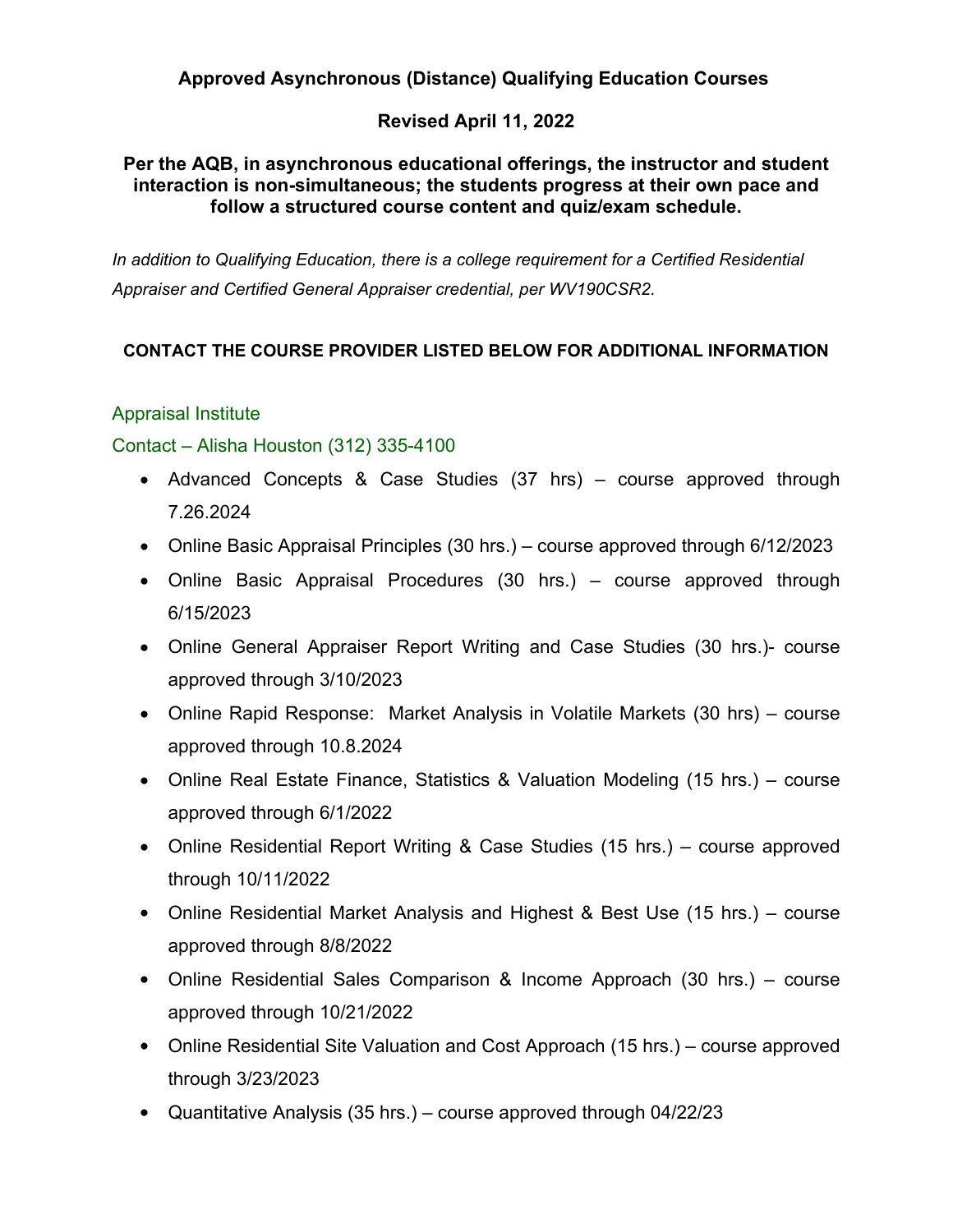- Residential Site Valuation and Cost Approach (15 hrs.) course approved through 3/23/2023
- Review Theory General- Synchronous (33 hrs.)- course approved through 2/20/2024
- Online General Appraiser Sales Comparison Approach (30 hours) course approved through 6/1/2022
- Online General Appraiser Income Approach, Part 2 (30 hours) course approved through 6/28/2022

Career WebSchool

Contact- Dana Taulli

# Dynasty School

### Contact- Steven Fung (800) 888-8827

- Advanced Residential Applications (15 hrs.)- course approved through 10/26/2023
- General Appraiser Market Analysis (15 hrs.)-course approved through 9/15/2023
- Statistics, Modeling and Finance (15 hrs)- course approved through12/22/22

# Hondros College of Business

# Contact – Sarah Comiskey (614) 508-7254

- Basic Residential Appraisal Procedures (30 hrs)- course approved through 4/25/23
- Basic Residential Appraisal Principles (30 hrs.)- course approved through 6/27/2023
- Market Analysis & Highest and Best Use (15 hrs.) course approved through 8/5/22
- Residential Sales Comparison and Income Approaches (30 hrs.) course approved through 8/19/22
- Residential Site Valuation and Cost Approach (15 hrs)- Course approved through 8/6/2022
- Statistics, Modeling, and Finance (15 hrs.) course approved through 8/17/2022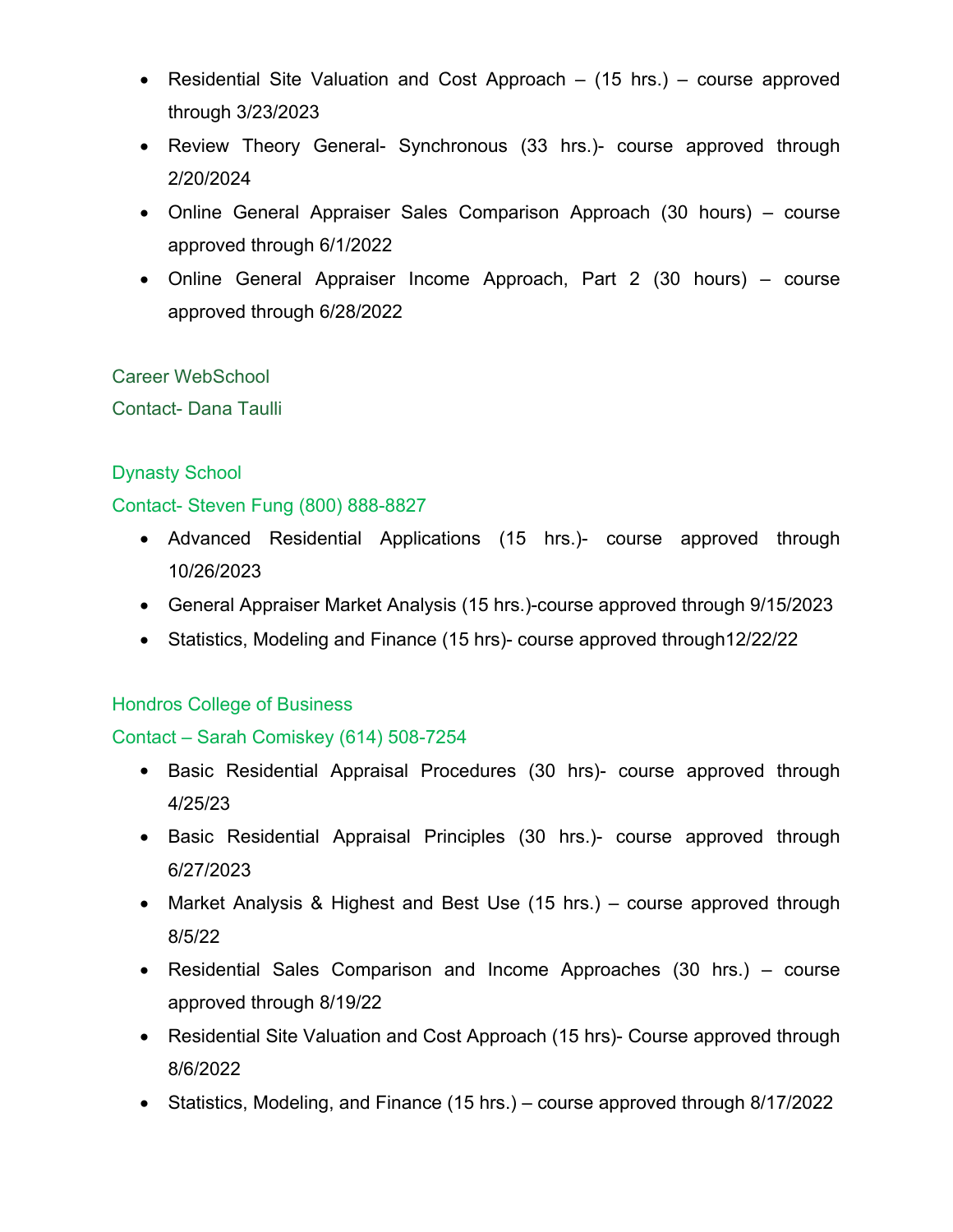# McKissock, LP

Contact – Customer Service Representatives (800) 328-2008

- 2020-2021 15-Hour National USPAP- course approved through 12/31/2022
- Advanced Residential Applications and Case Studies (15 hrs) course approved through 1/2/2023
- Appraisal Subject Matter Electives (20 hrs)- course approved through 6/16/2025
- Commercial Appraisal Review- Subject Matter Electives (15 hrs)- course approved through 8/28/2022
- Commercial Land Valuation (4 Hrs) course approved through 6.17.2025
- Divorce and Estate Appraisals: Elements of Non-Lender Work (4 Hrs) course approved through 6.19.2025
- Expert Witness for Commercial Appraisers- Subject Matter Electives (15 hrs) course approved through 9/7/2022
- General Appraiser Income Approach (60 hrs)- course approved through 6/7/2022
- General Appraiser Market Analysis Highest and Best Use (30 hrs)- course approved through 8/16/2022
- General Appraiser Sales Comparison Approach (30 hrs)- course approved through 8/16/2022
- General Appraiser Site Valuation and Cost Approach (30 hrs)- course approved through 8/26/2022
- General Report Writing and Case Studies (30 hrs)- course approved through 4/30/2025
- Introduction to Expert Witness Testimony for Appraisers to do or not to do (4 hrs.) – course approved through 6.2.2025
- Residential Appraiser Site Valuation and the Cost Approach- course approved through (15 hrs)-course approved through 4/22/2023
- Residential Market Analysis and Highest & Best Use (15 hrs) course approved through 5/31/2023
- Residential Report Writing and Case Studies (15 hrs)- course approved through 5/20/2023